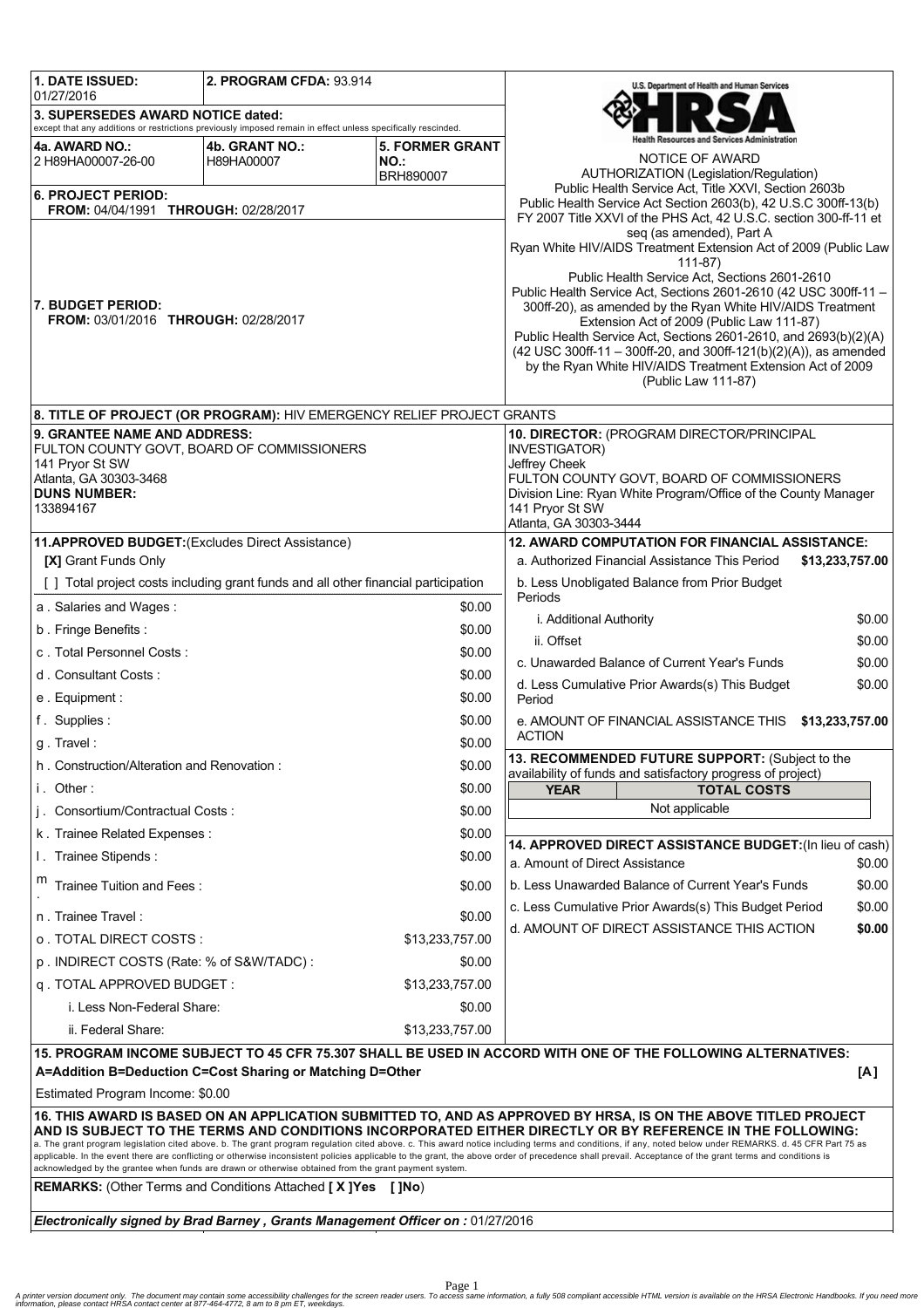| <b>17. OBJ. CLASS: 41.15</b> |             | 18. CRS-EIN: 1586001729A1 19. FUTURE RECOMMENDED FUNDING: \$0.00 |                 |                 |                                     |                                             |  |
|------------------------------|-------------|------------------------------------------------------------------|-----------------|-----------------|-------------------------------------|---------------------------------------------|--|
| <b>FY-CAN</b>                | <b>CFDA</b> | <b>DOCUMENT NO.</b>                                              | AMT. FIN. ASST. | AMT. DIR. ASST. | <b>ISUB PROGRAMI</b><br><b>CODE</b> | <b>SUB</b><br><b>ACCOUNT</b><br><b>CODE</b> |  |
| 16 - 3771127                 | 93.914      | 16H89HA00007                                                     | \$11,474,306.00 | \$0.00          | <b>FRML</b>                         | <b>HIV1-16</b>                              |  |
| 16 - 3771126                 | 93.914      | 16H89HA00007                                                     | \$1.759.451.00  | \$0.00          | МAІ                                 | <b>HIV1-16</b>                              |  |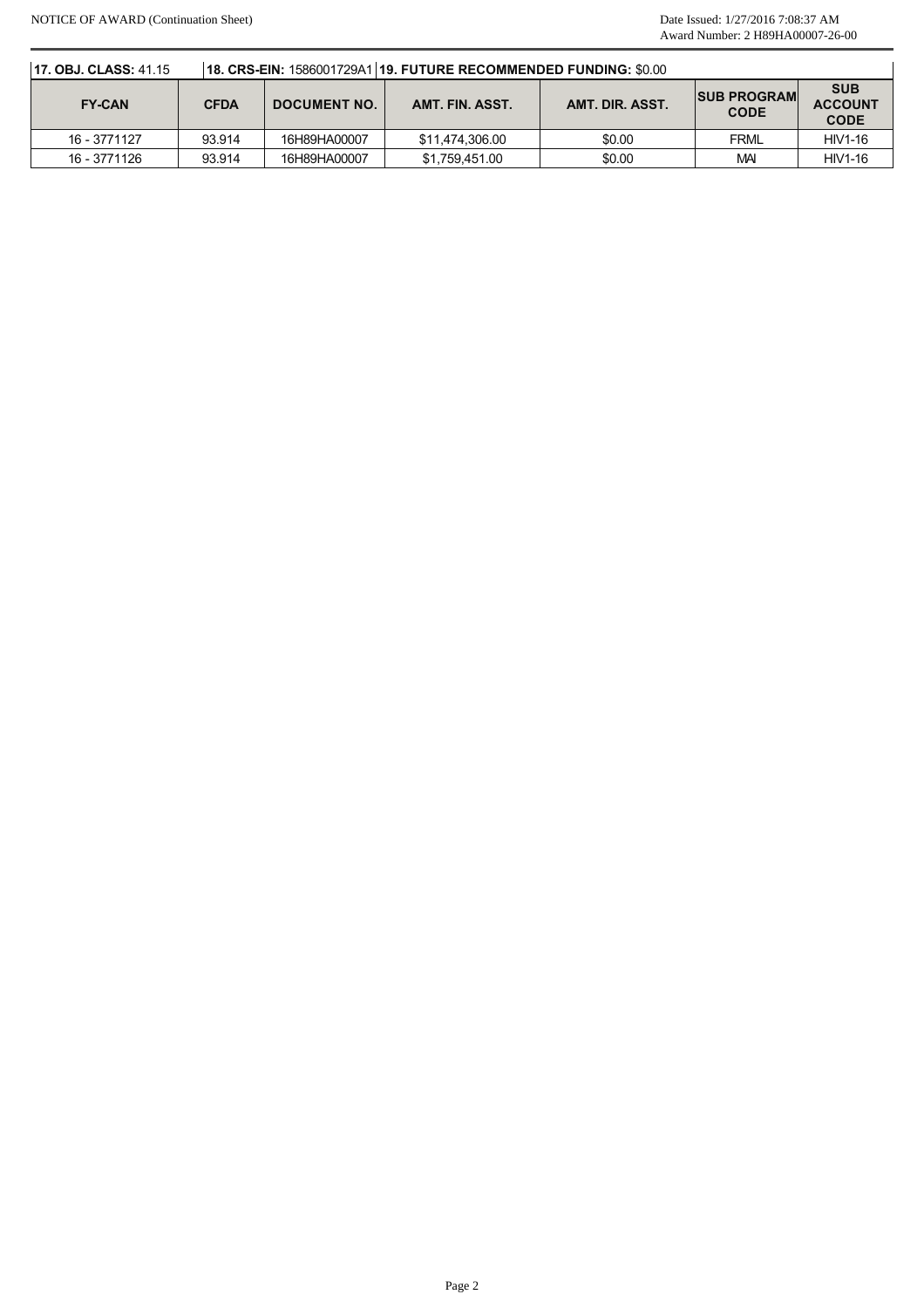# **HRSA Electronic Handbooks (EHBs) Registration Requirements**

The Project Director of the grant (listed on this NoA) and the Authorizing Official of the grantee organization are required to register (if not already registered) within HRSA's Electronic Handbooks (EHBs). Registration within HRSA EHBs is required only once for each user for each organization they represent. To complete the registration quickly and efficiently we recommend that you note the 10-digit grant number from box 4b of this NoA. After you have completed the initial registration steps (i.e.,created an individual account and associated it with the correct grantee organization record), be sure to add this grant to your portfolio. This registration in HRSA EHBs is required for submission of noncompeting continuation applications. In addition, you can also use HRSA EHBs to perform other activities such as updating addresses, updating email addresses and submitting certain deliverables electronically. Visit

https://grants3.hrsa.gov/2010/WebEPSExternal/Interface/common/accesscontrol/login.aspx to use the system. Additional help is available online and/or from the HRSA Call Center at 877-Go4-HRSA/877-464-4772.

# **Terms and Conditions**

**Failure to comply with the remarks, terms, conditions, or reporting requirements may result in a draw down restriction being placed on your Payment Management System account or denial of future funding.**

## **Grant Specific Term(s)**

- 1. This action reflects a new document number. Please refer to this number when contacting the Payment Management System or submitting drawdown requests. Reporting on the Federal Financial Report (FFR) SF-425 Federal Cash Transaction Report (FCTR) should reflect this number for all disbursements related to this project period.
- 2. The requirements of 48 CFR section 3.908 (found at http://www.ecfr.gov) implementing section 828 of the National Defense Authorization Act (NDAA) for Fiscal Year 2013 (Pub. L. 112239, enacted January 2, 2013) entitled "Pilot Program for Enhancement of Contractor Employee Whistleblower Protections" apply to this award. This notice requires that grantees inform their employees in writing of employee whistleblower rights and protections under 41 U.S.C. 4712 in the predominant native language of the workforce. The details of 41 U.S.C. 4712 can be found at http://uscode.house.gov/browse.xhtml. (regarding 48 CFR section 3.908, note that use of the term "contract," "contractor," "subcontract," or "subcontractor" for the purpose of this term, should read as "grant," "grantee," "subgrant," or "subgrantee").
- 3. Effective December 26, 2014, all references to OMB Circulars for the administrative and audit requirements and the cost principles that govern Federal monies associated with this award are superseded by the Uniform Guidance 2 CFR 200 as codified by HHS at 45 CFR 75.
- 4. The funds for this award aresub-accounted in the Payment Management System (PMS) and will be in a P type(sub accounted) account. This type of account allows recipients to specificallyidentify the individual grant for which they are drawing funds and will assistHRSA in monitoring the award. The P sub account number and the sub account code(provided on page 1 of this Notice of Award) are both needed when requestinggrant funds. You may use your existing PMS username and password to check yourorganizations P account access. If you do not have access, complete a PMSAccess Form (PMS/FFR Form) found at: http://www.dpm.psc.gov/grant\_recipient/grantee\_forms.aspxand send it to the fax number indicated on the bottom of the form. If you haveany questions about accessing PMS, contact the PMS Liaison Accountant asidentified at http://www.dpm.psc.gov/contacts/contacts.aspx?explorer.event=true
- 5. Due to the provision of partial funding, this award is being made without itemized reporting requirements. Award recipients are reminded of the continuation of FY2015 specialized reporting requirements and provided reference to previous HRSA guidelines and instructions. Subsequent FY2016 reporting requirements to include defined due dates will be contained on the final FY2016 NoA. Failure to comply with reporting requirements will result in deferral or additional restrictions for future funding decisions.
- 6. Consistent with Departmental guidance, HRSA recipients that purchase, are reimbursed or provide reimbursement to other entities for outpatient prescription drugs are expected to secure the best prices available for such products and to maximize results for the grantee organization and its patients. Eligible health care organizations/covered entities that enroll in the 340B Program must comply with all 340B Program requirements and will be subject to audit regarding 340B Program compliance. 340B Program requirements, including eligibility, can be found at www.hrsa.gov/opa.
- 7. The recipient is required to establish and maintain a process for protecting client confidentiality throughout the project period. Client confidentiality requirements apply to all phases of the project.
- 8. Funds awarded for pharmaceuticals must only be spent to assist clients who have been determined not eligible for other pharmaceutical programs, especially the AIDS Drug Assistance Program, or while they await entrance into such programs, and/or for drugs that are not on the State ADAP or Medicaid formulary.
- 9. The recipient must maintain EMA/TGA political subdivision expenditures for HIV-related activities at a level which is not less than the level of expenditures for such activities during the one-year period preceding the fiscal year for which the applicant is applying to receive the grant (see Section 2605(a)(1)(B) of the PHS Act).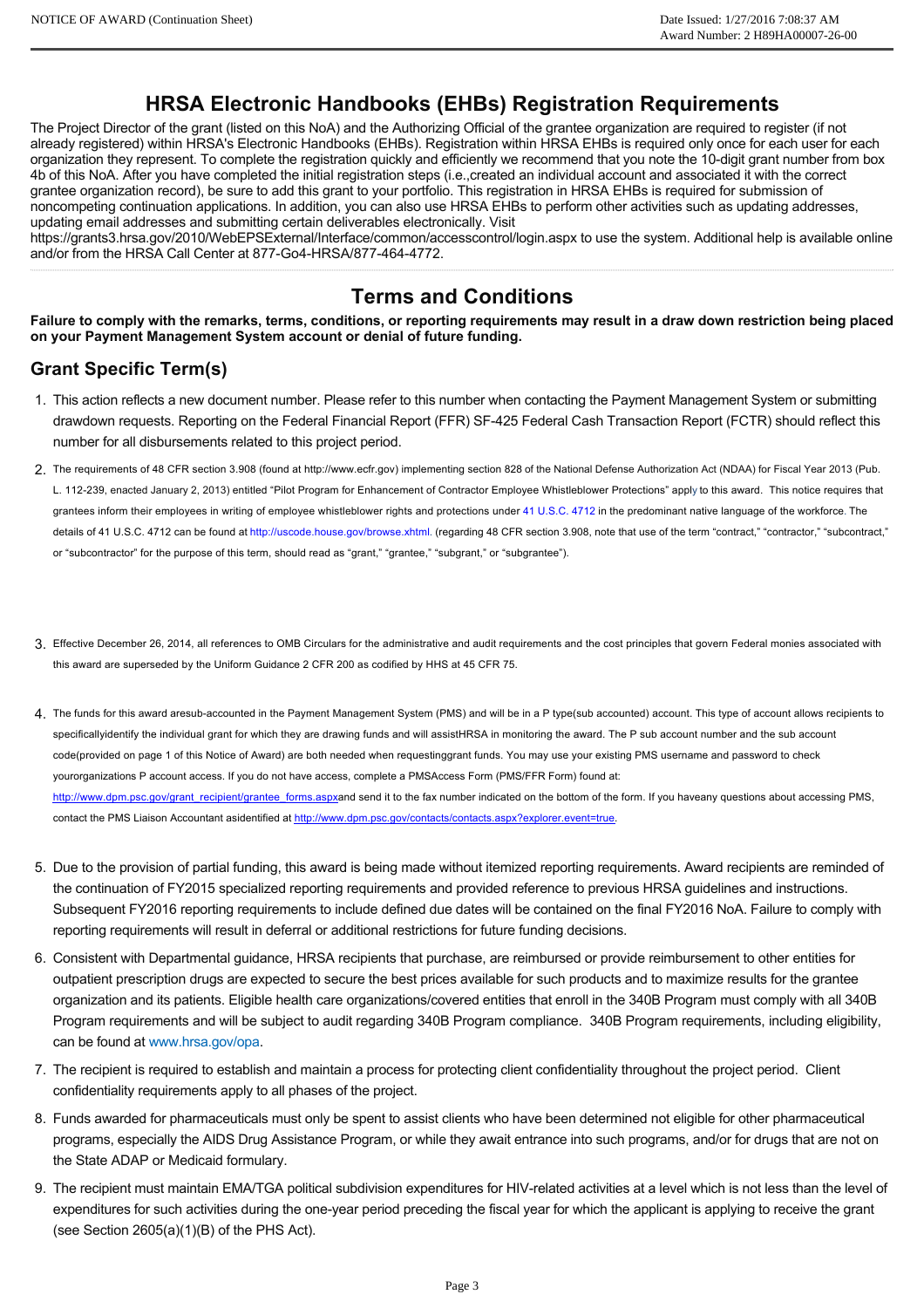10. All providers of services available in the Medicaid State plan must have entered into a participation agreement under the State plan and be qualified to receive payments under such plan, or receive a waiver from this requirement.

# **Program Specific Term(s)**

- 1. As outlined in the HRSA HIV/AIDS Bureau (HAB) December 2, 2010 Program Letter (http://hab.hrsa.gov/manageyourgrant/pinspals/preexposureltr1012.pdf),Ryan White HIV/AIDS Program (RWHAP) funds cannot pay for pre-exposure prophylaxis (PrEP) or non-occupational Post-Exposure Prophylaxis (nPEP) as the person using PrEP is not HIV infected and the person using nPEP is not diagnosed with HIV prior to the exposure and therefore are not eligible for RWHAP funded medication.
- 2. These funds may not be used for the following: cash payments to intended recipients of services, purchasing or construction of real property, international travel, Pre-Exposure Prophylaxis (PrEP) or non-occupational Post-Exposure Prophylaxis (nPEP), or payments for any item or service to the extent that payment has been made, or reasonably can be expected to be made, with respect to that item or service under any State compensation program, insurance policy, Federal or State health benefits program or by an entity that provides health services on a prepaid basis (except for a program administered by or providing the services of the Indian Health Services).
- 3. The Ryan White HIV/AIDS Program legislation specifies criteria for the expenditure of Part A funds as follows: The recipient may not use more than ten percent (10%) of total grant funds for direct and indirect costs associated with administering the award (including Planning Council or planning body expenses), and in accordance with the legislative definition of administrative activities and the allocation of funds to subrecipients, will not exceed an aggregate amount of 10 percent of such funds for administrative purposes. See Policy 15-01 for additional information on the 10% administrative cap. The recipient shall not exceed the lesser of 5 percent of the total grant funds or \$3 million for the required clinical quality management (CQM) program. The recipient must expend not less than 75% of total grant funds, exclusive of administration and CQM expenses, for core medical services, unless waived by the Secretary.
- 4. Recipients must follow the guidance in all applicable HIV/AIDS Bureau Policy Notices and Program Letters to ensure compliance with programmatic requirements. See http://hab.hrsa.gov/manageyourgrant/policiesletters.html.
- 5. Recipients are required to track and report all sources of service reimbursement as program income on the annual Federal Financial Report and in annual data reports. All program income earned must be used to further the objectives of the RWHAP program. For additional information, see PCN #15-03 available online at http://hab.hrsa.gov/manageyourgrant/policiesletters.html.
- 6. RWHAP Part A recipients are required to use a minimum amount/percentage of this award to provide services to women, infants, children and youth (WICY) living with HIV/AIDS. The minimum set-aside amounts/percentages for each eligible metropolitan area/transitional grant area (EMA/TGA) must be determined separately for each priority population, and may not be less than the percentage of each population to the total number of persons estimated to be living with HIV/AIDS within the EMA/TGA. Waiver: If the recipient can document that one or more WICY priority populations are receiving HIV-related services through the state Medicaid program under Title XIX of the Social Security Act, the Children's Health Program (CHIP) under Title XXI of the same Act, or other qualified federal or state programs in accordance with HRSA guidelines, then the recipient may request a waiver of the minimum WICY expenditure requirement from HRSA. Recipients requesting a waiver may utilize the WICY Expenditure Report to document that all priority populations are receiving HIV/AIDS health services through other funding sources.
- 7. The recipient is required to notify the Division of Grants Management Operations (DGMO) and the Project Officer, within 30 days, of any changes in Planning Council Composition that impact legislative compliance with "reflectiveness" or the mandated membership categories. A letter signed by the Planning Council Chair(s) must be submitted assuring that 33% of the Council members are nonconflicted persons living with HIV/AIDS (PLWH/A) and are receiving Part A funded HIV-related services. In addition, the 33% PLWH/A Council members and the Council as a whole must accurately reflect the demographics of the epidemic in the EMA/TGA. Reflectiveness must be based on the prevalence of HIV Disease (AIDS Prevalence plus HIV Prevalence, real or estimated) in the EMA/TGA as reported in the current fiscal year application. The notification and letter must be accompanied by revised tables or narrative describing compliance with Planning Council Composition and Reflectiveness. Please submit all documentation via the HRSA EHBs Prior Approval Portal as type "Other", subtype "Other".
- 8. RWHAP funds may not be used to make cash payments to intended clients of core medical or support services. This prohibition includes cash incentives and cash intended as payment for RWHAP services. Where direct provision of the service is not possible or effective, store gift cards, vouchers, coupons, or tickets that can be exchanged for a specific service or commodity (e.g., food or transportation) must be used. Store gift cards that can be redeemed at one merchant or an affiliated group of merchants for specific goods or services that further the goals and objectives of the RWHAP are also allowable as incentives for eligible program participants. Recipients are advised to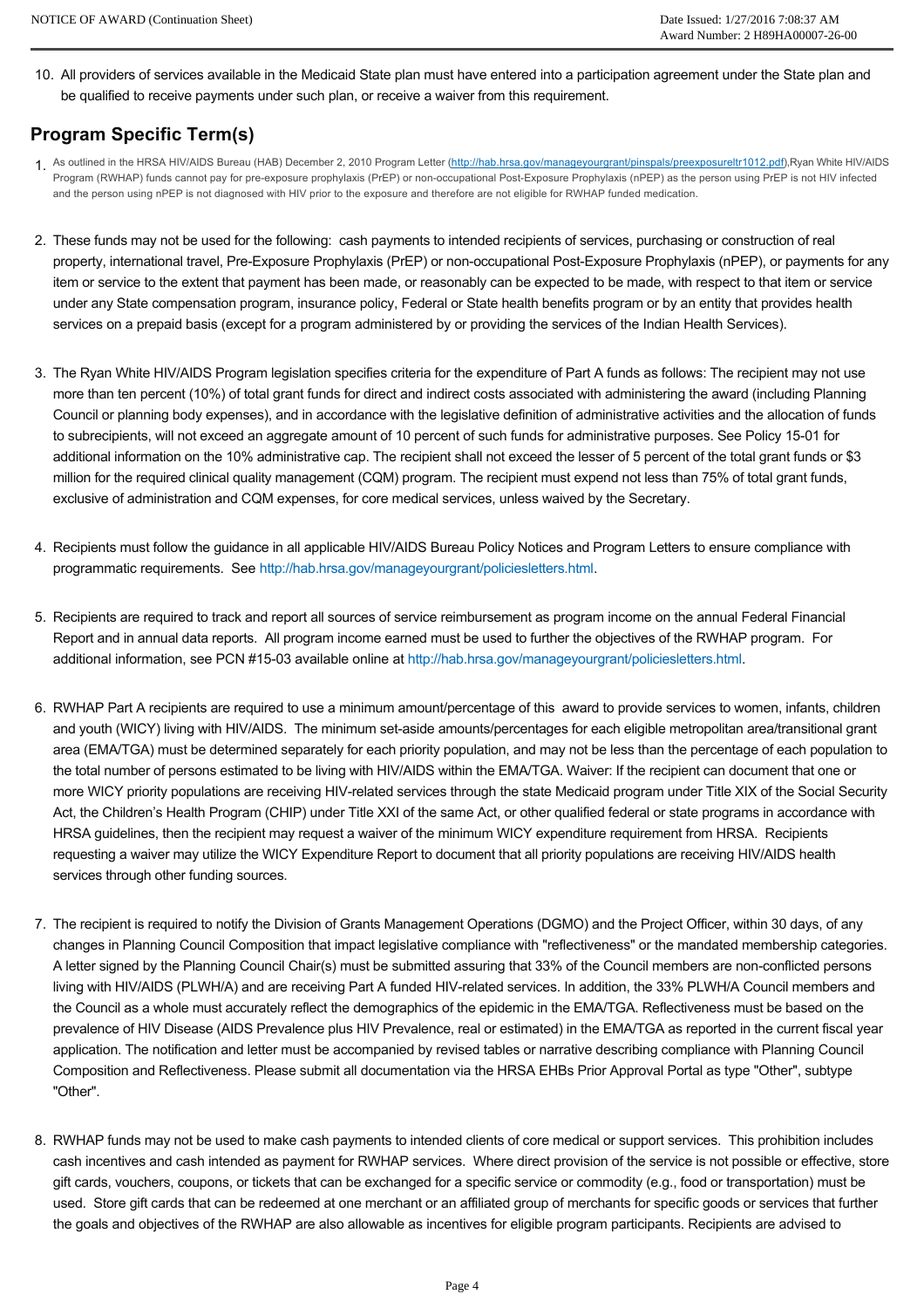administer voucher and store gift card programs in a manner which assures that vouchers or gift cards cannot be exchanged for cash or used for anything other than allowable goods or services, and that systems are in place to account for disbursed vouchers and store gift cards. Note: General-use prepaid cards are considered "cash equivalent" and are therefore unallowable. Such cards generally bear the logo of a payment network, such as Visa, MasterCard, or American Express, and are accepted by any merchant that accepts those credit or debit cards as payment. Gift cards that are cobranded with the logo of a payment network and the logo of a merchant or affiliated group of merchants are general-use prepaid cards, not store gift cards, and therefore are also unallowable.

- 9. Recipients are prohibited from using RWHAP funds to support Syringe Services Programs, inclusive of syringe exchange, access and disposal.
- 10. In accordance with the RWHAP client eligibility determination and recertification requirements (Policy 13‐02), HRSA expects clients' eligibility be assessed during the initial eligibility determination, at least every six months, and at least once a year(whether defined as a 12-month period or calendar year) to ensure that the program only serves eligible clients, and that the RWHAP is the payer of last resort. Recipients are not allowed to provide RWHAP services under presumptive eligibility; eligibility must be confirmed prior to enrollment/recertification.
- 11. Any post-award changes in Part A and/or Minority AIDS Initiative (MAI) grant allocations must be submitted to the Project Officer along with a letter from the Planning Council Chair(s). Prior approval for rebudgeting is required when cumulative transfers among direct cost budget categories (i.e., Personnel, Fringe, Travel, Equipment, Supplies, Contractual, etc.) for the current budget period exceed 25% of the total approved budget (which includes direct and indirect costs) for that budget period or \$250,000, whichever is less; or moving costs between HAB funding categories would result in failure to meet the statutorily required distributions (e.g., exceeding 10% of the award amount for administration, failure to allocate at least 75% of the remaining funds for Core Medical Services, etc.); or substantial changes are made to the approved work plan or project scope (e.g., changing the model of care, transferring substantive work from personnel to contractual); or the recipient wants to purchase a piece of equipment that exceeds \$5,000 and was not included in the approved project budget/application.
- 12. Funds may not be used by recipients or subrecipients for the purchase of vehicles without written prior approval from the Division of Grants Management Operations (DGMO).
- 13. The recipient is required to meet specific requirements regarding the monitoring of both their grant and their subrecipients/providers as detailed in the *National Monitoring Standards for Ryan White Recipients.*
- 14. All Ryan White HIV/AIDS Program Part A, B, C, and D recipients must adhere to the legislative requirement to establish a clinical quality management program. HRSA HIV/AIDS Bureau expectations for clinical quality management are outlined in Policy Clarification Notice 15-02 (http://hab.hrsa.gov/manageyourgrant/clinicalqualitymanagementpcn.pdf).
- 15. Per 45 CFR §75.351 353, recipients must monitor the activities of their subrecipients as necessary to ensure that the subaward is used for authorized purposes, in compliance with Federal statutes, Ryan White HIV/AIDS Program legislative requirements, regulations, and the terms and conditions of the subaward; and that subaward performance goals are achieved. Recipients must ensure that subrecipients track, appropriately use, and report program income generated by the subaward. Recipients must also ensure that subrecipient expenditures adhere to legislative mandates regarding the distribution of funds.
- 16. Recipients are required to participate in the development of the Statewide Coordinated Statement of Need (SCSN) as facilitated by the RWHAP Part B recipient. As the HRSA guidance for the Integrated HIV Prevention and Care Plan indicates the SCSN is a component of the Integrated HIV Prevention and Care Plan, http://hab.hrsa.gov/manageyourgrant/hivpreventionplan062015.pdf, due to HRSA and CDC in September 2016. Therefore, recipients are required to participate in the Integrated HIV Prevention and Care Plan development.
- 17. In accordance with Program Policy No. 1201, grant funds may not be used for: 1.) outreach programs which have HIV prevention education as their exclusive purpose, or 2.) broad-scope awareness activities about HIV services that target the general public. http://hab.hrsa.gov/manageyourgrant/pinspals/outreachpolicy2012.pdf

# **Standard Term(s)**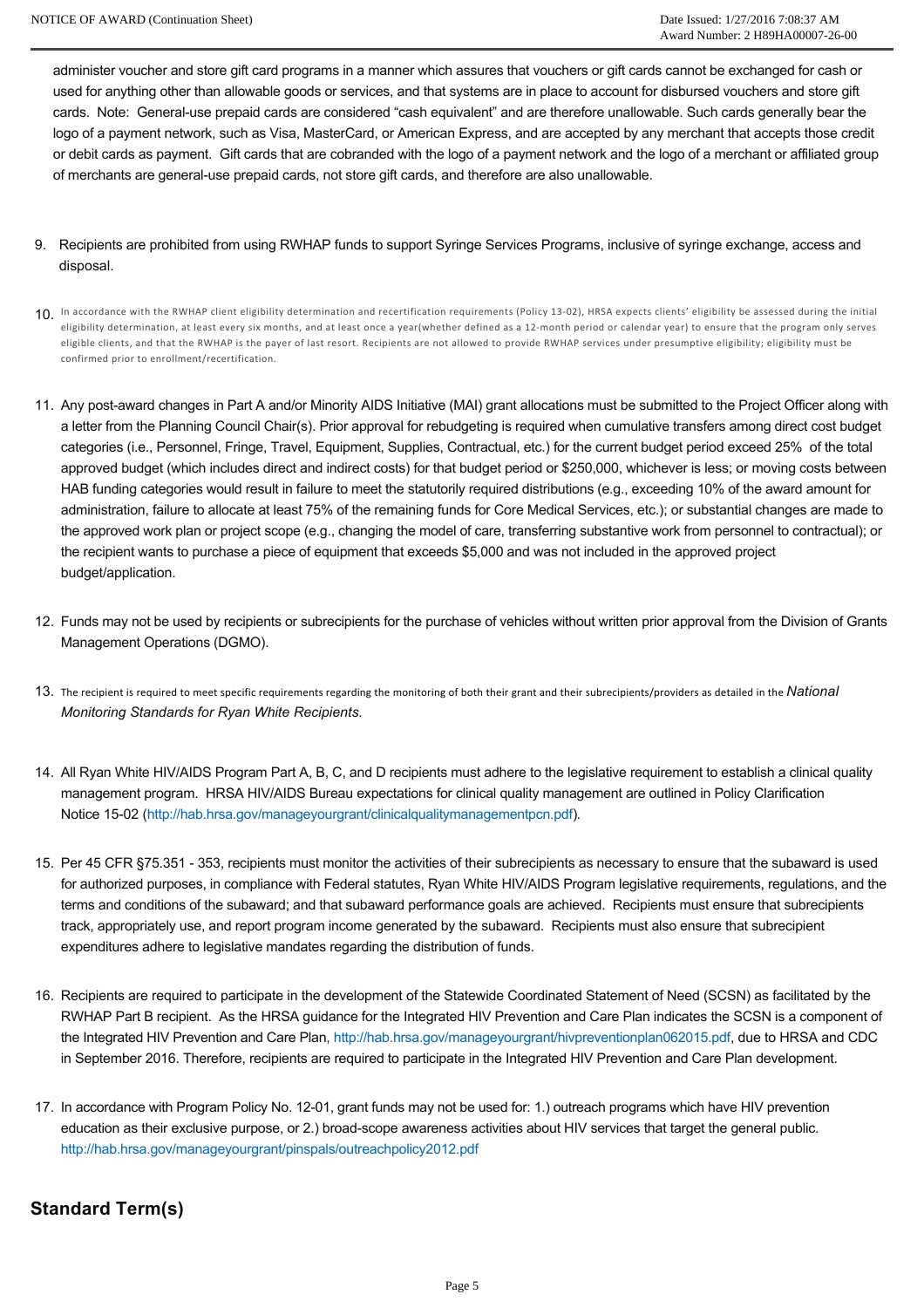- 1. Recipients must comply with all terms and conditions outlined in their grant award, including grant policy terms and conditions outlined in applicable Department of Health and Human Services (HHS) Grants Policy Statements, and requirements imposed by program statutes and regulations and HHS grant administration regulations, as applicable; as well as any requirements or limitations in any applicable appropriations acts.
- 2. All discretionary awards issued by HRSA on or after October 1, 2006, are subject to the HHS Grants Policy Statement (HHS GPS) unless otherwise noted in the Notice of Award (NoA). Parts I through III of the HHS GPS are currently available at http://www.hhs.gov/asfr/ogapa/aboutog/hhsgps107.pdf. Please note that the Terms and Conditions explicitly noted in the award and the HHS GPS are in effect.
- 3. HRSA requires grantees to use the following acknowledgement and disclaimer on all products produced by HRSA grant funds:

*"This project is/was supported by the Health Resources and Services Administration (HRSA) of the U.S. Department of Health and Human Services (HHS) under grant number and title for grant amount (specify grant number, title, total award amount and percentage financed with nongovernmental sources). This information or content and conclusions are those of the author and should not be construed as the official position or policy of, nor should any endorsements be inferred by HRSA, HHS or the U.S. Government."* Grantees are required to use this language when issuing statements, press releases, requests for proposals, bid solicitations, and other HRSA supported publications and forums describing projects or programs funded in whole or in part with HRSA funding. Examples of HRSA-supported publications include, but are not limited to, manuals, toolkits, resource guides, case studies and issues briefs.

- 4. Recipients and sub-recipients of Federal funds are subject to the strictures of the Medicare and Medicaid anti-kickback statute (42 U.S.C. 1320a 7b(b) and should be cognizant of the risk of criminal and administrative liability under this statute, specifically under 42 U.S.C. 1320 7b(b) Illegal remunerations which states, in part, that whoever knowingly and willfully: (A) Solicits or receives (or offers or pays) any remuneration (including kickback, bribe, or rebate) directly or indirectly, overtly or covertly, in cash or in kind, in return for referring (or to induce such person to refer) an individual to a person for the furnishing or arranging for the furnishing of any item or service, OR (B) In return for purchasing, leasing, ordering, or recommending purchasing, leasing, or ordering, or to purchase, lease, or order, any goods, facility, services, or item ....For which payment may be made in whole or in part under subchapter XIII of this chapter or a State health care program, shall be guilty of a felony and upon conviction thereof, shall be fined not more than \$25,000 or imprisoned for not more than five years, or both.
- 5. Items that require prior approval from the awarding office as indicated in 45 CFR Part 75 [Note: 75 (d) HRSA has not waived costrelated or administrative prior approvals for recipients unless specifically stated on this Notice of Award] or 45 CFR Part 75 must be submitted in writing to the Grants Management Officer (GMO). Only responses to prior approval requests signed by the GMO are considered valid. Grantees who take action on the basis of responses from other officials do so at their own risk. Such responses will not be considered binding by or upon the HRSA.

In addition to the prior approval requirements identified in Part 75, HRSA requires grantees to seek prior approval for significant rebudgeting of project costs. Significant rebudgeting occurs when, under a grant where the Federal share exceeds \$100,000, cumulative transfers among direct cost budget categories for the current budget period exceed 25 percent of the total approved budget (inclusive of direct and indirect costs and Federal funds and required matching or cost sharing) for that budget period or \$250,000, whichever is less. For example, under a grant in which the Federal share for a budget period is \$200,000, if the total approved budget is \$300,000, cumulative changes within that budget period exceeding \$75,000 would require prior approval). For recipients subject to 45 CFR Part 75, this requirement is in lieu of that in 45 CFR 75 which permits an agency to require prior approval for specified cumulative transfers within a grantee's approved budget. [Note, even if a grantee's proposed rebudgeting of costs falls below the significant rebudgeting threshold identified above, grantees are still required to request prior approval, if some or all of the rebudgeting reflects either a change in scope, a proposed purchase of a unit of equipment exceeding \$25,000 (if not included in the approved application) or other prior approval action identified in Part 75 unless HRSA has specifically exempted the grantee from the requirement(s).]

- 6. Payments under this award will be made available through the DHHS Payment Management System (PMS). PMS is administered by the Division of Payment Management, Financial Management Services, Program Support Center, which will forward instructions for obtaining payments. Inquiries regarding payments should be directed to: ONE-DHHS Help Desk for PMS Support at 1-877-614-5533 or PMSSupport@psc.hhs.gov. For additional information please visit the Division of Payment Management Website at www.DPM.PSC.GOV.
- 7. The DHHS Inspector General maintains a toll-free hotline for receiving information concerning fraud, waste, or abuse under grants and cooperative agreements. Such reports are kept confidential and callers may decline to give their names if they choose to remain anonymous. Contact: Office of Inspector General, Department of Health and Human Services, Attention: HOTLINE, 330 Independence Avenue Southwest, Cohen Building, Room 5140, Washington, D. C. 20201, Email: Htips@os.dhhs.gov or Telephone: 1-800-447-8477 (1-800-HHS-TIPS).
- 8. Submit audits, if required, in accordance with 45 CFR Part 75, to: Federal Audit Clearinghouse Bureau of the Census 1201 East 10th Street Jefferson, IN 47132 PHONE: (310) 457-1551(310) 457-1551, (800)253-0696(800)253-0696 toll free http://harvester.census.gov/sac/facconta.htm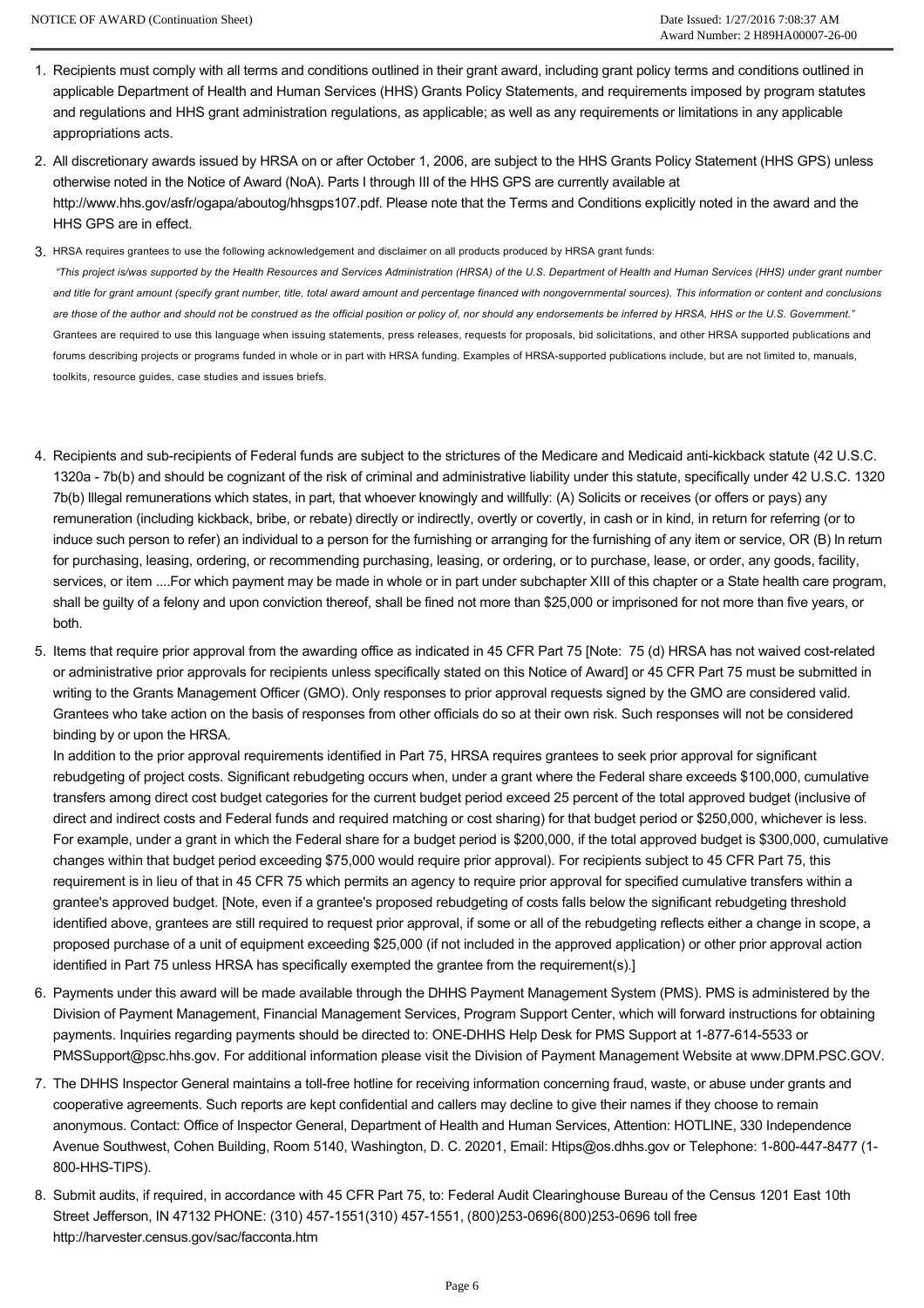- 9. EO 13166, August 11, 2000, requires recipients receiving Federal financial assistance to take steps to ensure that people with limited English proficiency can meaningfully access health and social services. A program of language assistance should provide for effective communication between the service provider and the person with limited English proficiency to facilitate participation in, and meaningful access to, services. The obligations of recipients are explained on the OCR website at http://www.hhs.gov/ocr/lep/revisedlep.html.
- 10. This award is subject to the requirements of Section 106 (g) of the Trafficking Victims Protection Act of 2000,as amended (22 U.S.C. 7104). For the full text of the award term, go to http://www.hrsa.gov/grants/trafficking.htm. If you are unable to access this link, please contact the Grants Management Specialist identified in this Notice of Award to obtain a copy of the Term.
- 11. The Consolidated Appropriations Act, 2016, Division H, § 202, (P.L.114113) enacted December 18, 2015, limits the salary amount that may be awarded and charged to HRSA grants and cooperative agreements to the Federal Executive Pay Scale Level II rate set at \$185,100, effective January 10, 2016. This amount reflects an individual's base salary exclusive of fringe benefits. An individual's institutional base salary is the annual compensation that the recipient organization pays an individual and excludes any income an individual may be permitted to earn outside the applicant organization duties. HRSA funds may not be used to pay a salary in excess of this rate. This salary limitation also applies to sub-recipients under a HRSA grant or cooperative agreement. The salary limitation does not apply to payments made to consultants under this award although, as with all costs, those payments must meet the test of reasonableness and be consistent with recipient's institutional policy. None of the awarded funds may be used to pay an individual's salary at a rate in excess of the salary limitation. Note: an individual's base salary, per se, is NOT constrained by the legislative provision for a limitation of salary. The rate limitation simply limits the amount that may be awarded and charged to HRSA grants and cooperative agreements.
- 12. To serve persons most in need and to comply with Federal law, services must be widely accessible. Services must not discriminate on the basis of age, disability, sex, race, color, national origin or religion. The HHS Office for Civil Rights provides guidance to grant and cooperative agreement recipients on complying with civil rights laws that prohibit discrimination on these bases. Please see http://www.hhs.gov/ocr/civilrights/understanding/index.html. HHS also provides specific guidance for recipients on meeting their legal obligation under Title VI of the Civil Rights Act of 1964, which prohibits discrimination on the basis of race, color or national origin in programs and activities that receive Federal financial assistance (P. L. 88‐352, as amended and 45 CFR Part 75). In some instances a recipient's failure to provide language assistance services may have the effect of discriminating against persons on the basis of their national origin. Please see http://www.hhs.gov/ocr/civilrights/resources/laws/revisedlep.html to learn more about the Title VI requirement for grant and cooperative agreement recipients to take reasonable steps to provide meaningful access to their programs and activities by persons with limited English proficiency.
- 13. Important Notice: The Central Contractor registry (CCR) has been replaced. The General Services Administration has moved the CCR to the System for Award Management (SAM) on July 30, 2012. To learn more about SAM please visit https://www.sam.gov.

It is incumbent that you, as the recipient, maintain the accuracy/currency of your information in the SAM at all times during which your entity has an active award or an application or plan under consideration by HRSA, unless your entity is exempt from this requirement under 2 CFR 25.110. Additionally, this term requires your entity to review and update the information at least annually after the initial registration, and more frequently if required by changes in your information. This requirement flows down to subrecipients. Note: SAM information must be updated at least every 12 months to remain active (for both grantees and subrecipients). Grants.gov will reject submissions from applicants with expired registrations. It is advisable that you do not wait until the last minute to register in SAM or update your information. According to the SAM Quick Guide for Grantees (https://www.sam.gov/sam/transcript/SAM\_Quick\_Guide\_Grants\_Registrations-v1.6.pdf), an entity's registration will become active after 35 days. Therefore, check for active registration well before the application deadline.

14.

In any grant-related activity in which family, marital, or household considerations are, by statute or regulation, relevant for purposes of determining beneficiary eligibility or participation, grantees must treat same-sex spouses, marriages, and households on the same terms as opposite-sex spouses, marriages, and households, respectively. By "samesex spouses," HHS means individuals of the same sex who have entered into marriages that are valid in the jurisdiction where performed, including any of the 50 states, the District of Columbia, or a U.S. territory or in a foreign country, regardless of whether or not the couple resides in a jurisdiction that recognizes same-sex marriage. By "same-sex marriages," HHS means marriages between two individuals validly entered into in the jurisdiction where performed, including any of the 50 states, the District of Columbia, or a U.S. territory or in a foreign country, regardless of whether or not the couple resides in a jurisdiction that recognizes same-sex marriage. By "marriage," HHS does not mean registered domestic partnerships, civil unions or similar formal relationships recognized under the law of the jurisdiction of celebration as something other than a marriage. This term applies to all grant programs except block grants governed by 45 CFR part 96 or 45 CFR Part 98, or grant awards made under titles IVA, XIX, and XXI of the Social Security Act: and grant programs with approved deviations.

# **Reporting Requirement(s)**

#### 1. **Due Date: 07/30/2017**